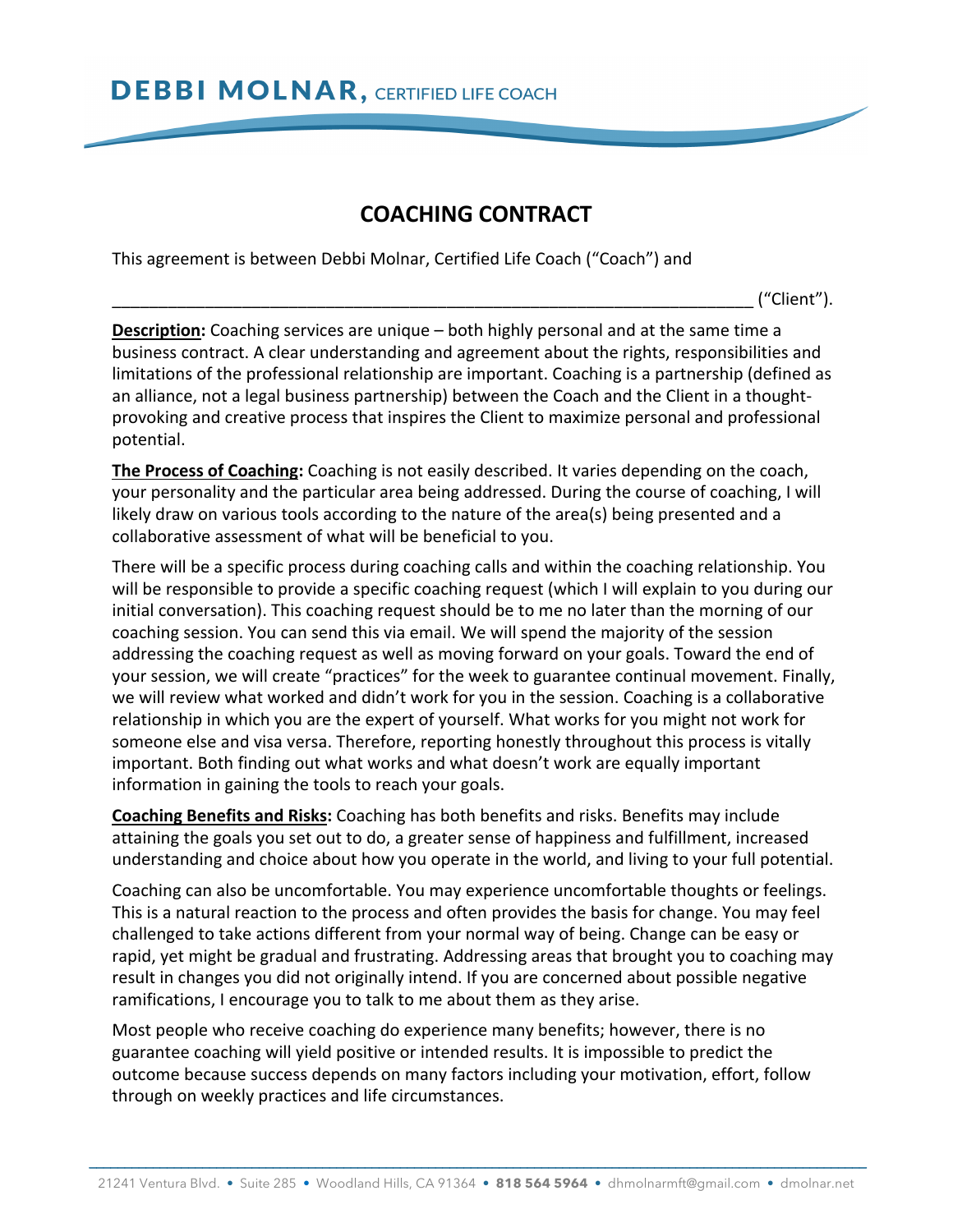**Responsibilities:** The Coach agrees to maintain the ethics and standards of behavior set by the ICF (www.coachfederation.org/ethics).

**\_\_\_\_\_\_\_\_\_\_\_\_\_\_\_\_\_\_\_\_\_\_\_\_\_\_\_\_\_\_\_\_\_\_\_\_\_\_\_\_\_\_\_\_\_\_\_\_\_\_\_\_\_\_\_\_\_\_\_\_\_\_\_\_\_\_\_\_\_\_\_\_\_\_\_\_\_\_\_\_\_\_\_\_\_\_\_\_\_\_\_\_\_\_\_\_**

The Client is responsible for creating and implementing his/her own physical, mental and emotional well-being, decisions, choices, actions and results. As such, the Client agrees the Coach is not and will not be liable for any actions or inaction, or for any direct or indirect result of any services provided by the Coach. The Client understands Coaching is NOT therapy and does NOT substitute for therapy if needed, and does NOT prevent, cure or treat any mental health issue or medical disease.

Client understands coaching is NOT to be used as a substitute for professional advice by legal, mental health, medical or other qualified professionals and will seek independent professional guidance for such matters. If client is currently under the care of a mental health professional, Coach recommends the Client inform the mental health provider.

Client agrees to communicate honestly, be open to feedback and assistance and create the time and energy to participate fully in the program, including completing "Weekly Practice Areas" between sessions and providing the Coach with a weekly "Check -in" sheet that will create focus areas for the next session. The Client agrees to be "coachable"—to take action on the practices given between coaching sessions to the best of his/her ability.

**Services**: The parties agree to engage in a monthly Coaching program consisting primarily of telephone sessions, with in-person and/or internet sessions as needed. The Coach will be available by email and voicemail in between scheduled meetings, for brief coaching input.

**Schedule and Fees**: This Coaching Agreement is valid as of \_\_\_\_\_\_\_\_\_\_\_\_\_\_\_\_\_\_ (date). The fee for Coaching is \$  $/$ month. Fees are due on the first of every month. Payment can be made by check, cash or credit card (Visa or MasterCard). The payment includes sessions per month, plus email, text or shorter conversations (10 minutes or less) as needed. If a month contains five weeks, either we will add a session at a prorated per hour amount or skip the extra week. This will be mutually determined.

The scheduling of coaching sessions shall be mutually agreed upon in advance. Each coaching session will be 60 minutes in length (occasionally up to 90 minutes in length as determined by the Coach in advance of that session, with the Client's consent). As stated above, some limited times for brief and urgent between-session telephone consultations will be provided, pending Coach availability.

**Cancellations**: From time to time, circumstances may require a session to be rescheduled by either the Coach or the Client. 24 hours advanced notice of cancellations is required to reschedule sessions. A session that is not canceled with a minimum of 24 hours notice may not be rescheduled based on availability and there will be no refund of money for that session.

**Confidentiality**: The Coach-Client relationship is a professional one, and the Client's coaching is held in the strictest confidence. This coaching relationship, as well as all information (documented or verbal) that the Client shares with the Coach as part of this relationship, is bound to confidentiality by the ICF Code of Ethics but is not considered a legally confidential relationship (as in Medicine or Law). The Coach agrees NOT to disclose any information pertaining to the Client without the Client's written consent. Occasionally the Coach may request your permission to record a session or allow another Coach to participate in the